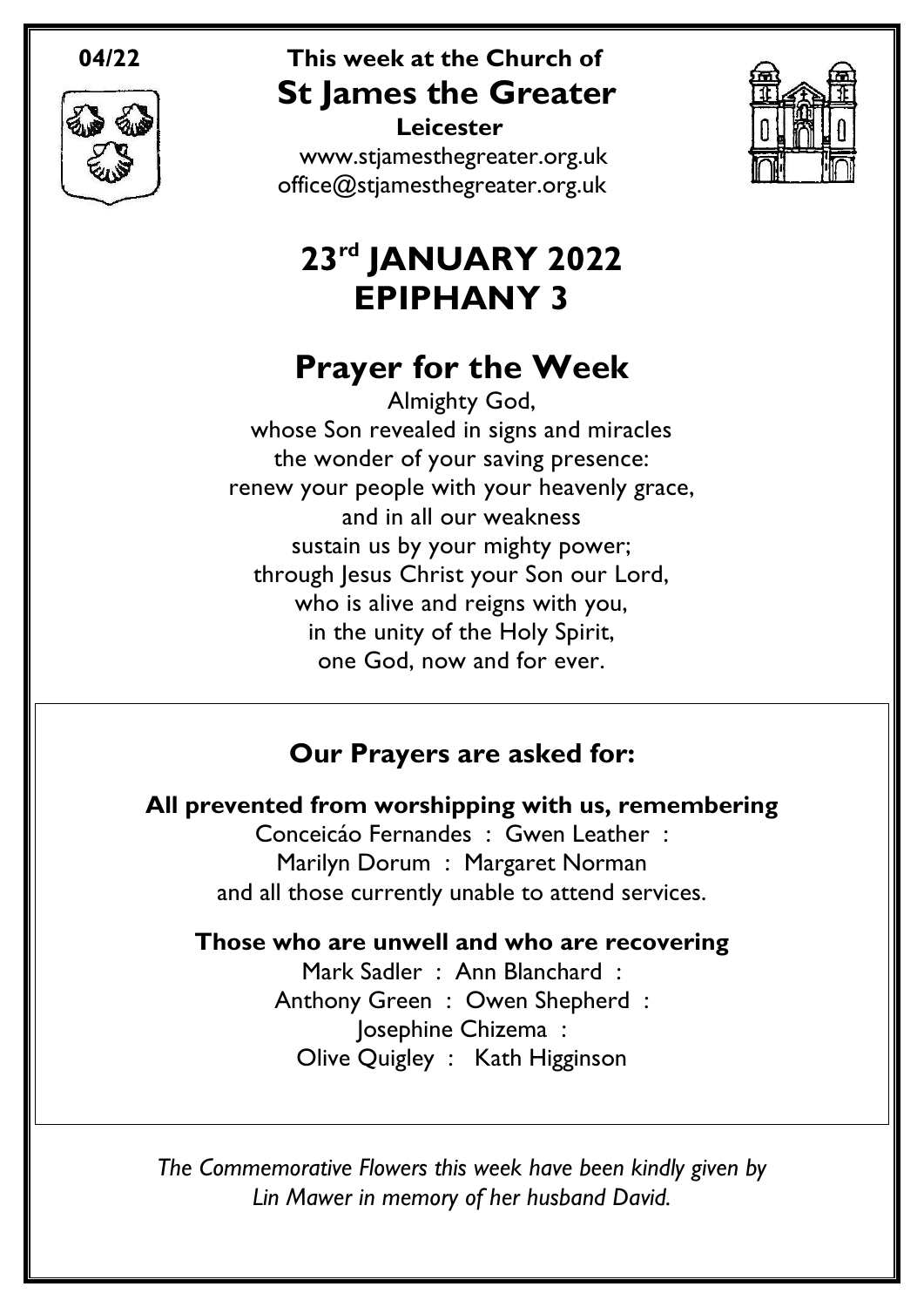# **08.30 Welcome to St James the Greater Holy Communion**

Common Worship Order One (Traditional) Celebrant: The Reverend Andrew Quigley, Vicar Churchwarden: Paul Jenkins

**Please take this leaflet away with you at the end of the Service.**

If you are joining us in church for the 10:30 or 18:30 services, you will find a hymn book on a table at the back of church after you enter through the South main door. Inside the hymn book you will find a service booklet, this weekly leaflet and a Track and Trace form. **Completion of this form is voluntary, although masks are now mandatory** (unless legally exempt)**.** 

# **10.30 Sung Eucharist**

*See order of service*

Celebrant: The Reverend Andrew Quigley, Vicar Churchwardens: April Rule and Janet Burton Servers: Mike Bull and William Woolley Setting: Tallis Dorian. Gloria – Lecot.

**OPENING HYMN 103 O worship the Lord in the beauty of holiness**

READING Nehemiah 8. 1-3, 5-6, 8-10 *read by Vicky Roe*

 $\overline{1}$ All the people gathered together into the square before the Water Gate. They told the scribe Ezra to bring the book of the law of Moses, which the LORD had given to Israel. <sup>2</sup>Accordingly, the priest Ezra brought the law before the assembly, both men and women and all who could hear with understanding. This was on the first day of the seventh month.  $3$ He read from it facing the square before the Water Gate from early morning until midday, in the presence of the men and the women and those who could understand; and the ears of all the people were attentive to the book of the law.  $5$ And Ezra opened the book in the sight of all the people, for he was standing above all the people; and when he opened it, all the people stood up. <sup>6</sup>Then Ezra blessed the LORD, the great God, and all the people answered, 'Amen, Amen', lifting up their hands. Then they bowed their heads and worshipped the LORD with their faces to the ground. <sup>8</sup>So they read from the book, from the law of God, with interpretation. They gave the sense, so that the people understood the reading.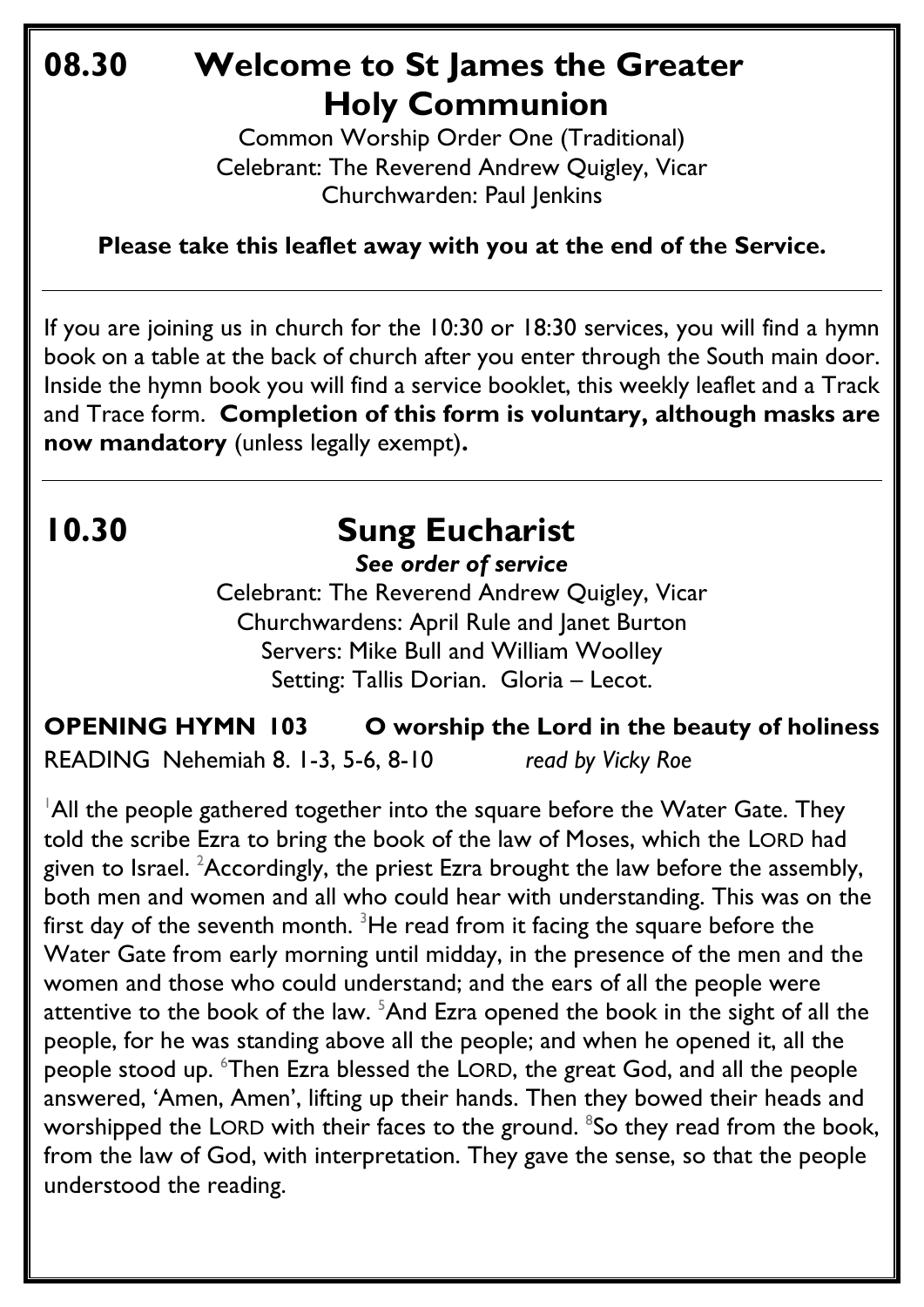9 And Nehemiah, who was the governor, and Ezra the priest and scribe, and the Levites who taught the people said to all the people, 'This day is holy to the LORD your God; do not mourn or weep.' For all the people wept when they heard the words of the law. <sup>10</sup>Then he said to them, 'Go your way, eat the fat and drink sweet wine and send portions of them to those for whom nothing is prepared, for this day is holy to our LORD; and do not be grieved, for the joy of the LORD is your strength.'

#### **GRADUAL HYMN 397 Rise and hear! The Lord is speaking**

GOSPEL Luke 4. 14-21

Then Jesus, filled with the power of the Spirit, returned to Galilee, and a report about him spread through all the surrounding country. <sup>15</sup>He began to teach in their synagogues and was praised by everyone.

16 When he came to Nazareth, where he had been brought up, he went to the synagogue on the sabbath day, as was his custom. He stood up to read,  $17$  and the scroll of the prophet Isaiah was given to him. He unrolled the scroll and found the place where it was written:

 $18$  'The Spirit of the Lord is upon me,

because he has anointed me

to bring good news to the poor.

He has sent me to proclaim release to the captives

and recovery of sight to the blind,

to let the oppressed go free,

<sup>19</sup> to proclaim the year of the Lord's favour.'

 $20$ And he rolled up the scroll, gave it back to the attendant, and sat down. The eyes of all in the synagogue were fixed on him. <sup>21</sup>Then he began to say to them, 'Today this scripture has been fulfilled in your hearing.'

#### **POST COMMUNION HYMN 455 My God, and is thy table spread**

### **Post Communion Prayer**

SERMON GERMON The Reverend Andrew Quigley INTERCESSIONS The Reverend Andrew Quigley

**OFFERTORY HYMN 781 Son of God, eternal Saviour** 

ANTHEMO sing joyfully *Batten*

Almighty Father,

whose Son our Saviour Jesus Christ is the light of the world:

may your people, illumined by your word and sacraments,

shine with the radiance of his glory,

that he may be known, worshipped, and obeyed to the ends of the earth; for he is alive and reigns, now and for ever.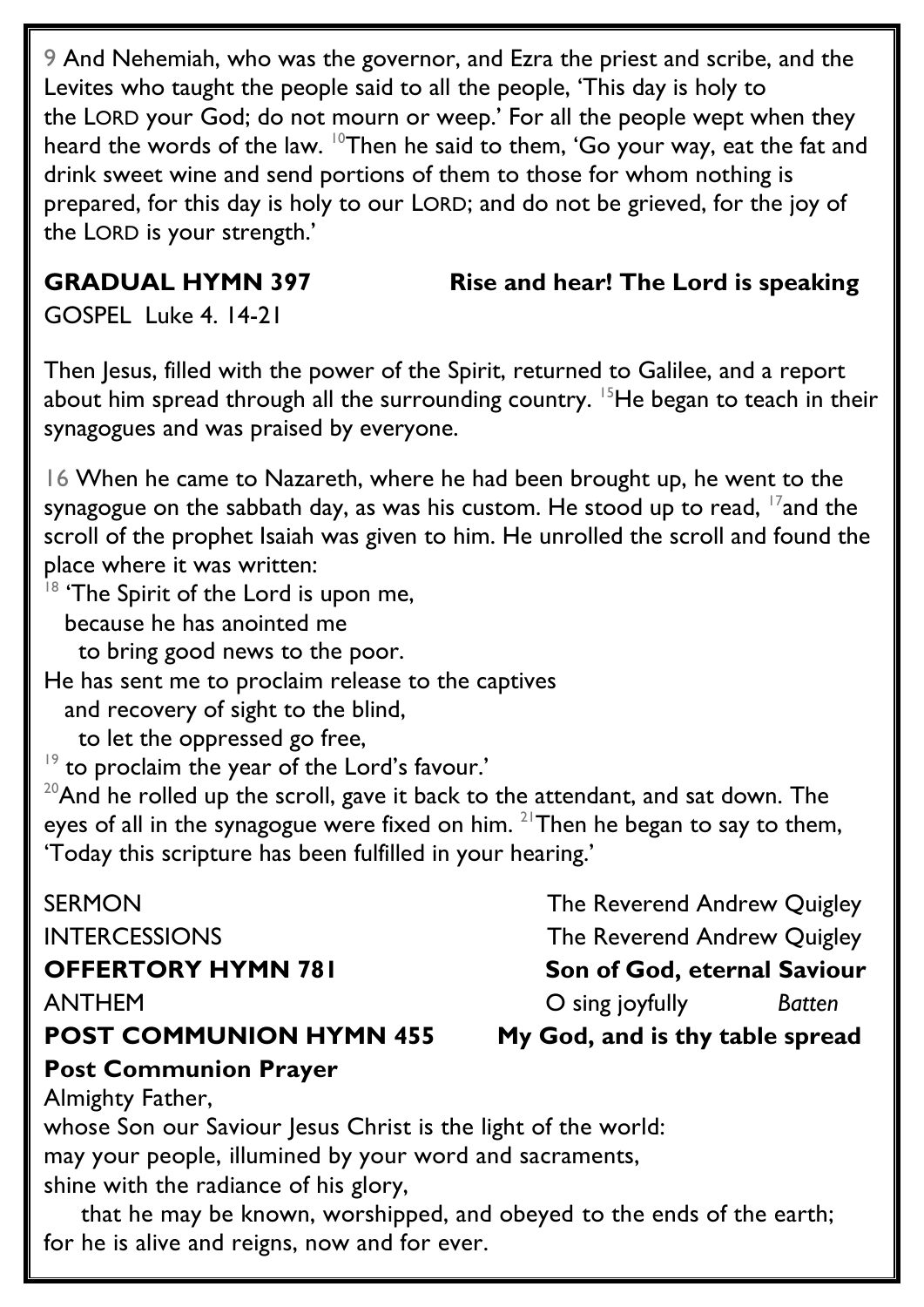#### **RECESSIONAL HYMN 795 'The kingdom is upon you'**

ORGAN VOLUNTARY – *Please be aware of those remaining to listen* **Please take this leaflet away with you at the end of the Service.**  *Please leave the hymnbook on your chair as you depart.*

# **The Vicar Writes …**

Too often we think of scripture as a rule book or history text, but it is the Church's record of God's promises to us. It is a love letter from God to us all, the strongest proclamation of the dignity and value of each human being, it is the sound of the rescue helicopter overhead when you're lost at sea, it is the searchlight in the darkness.



# **18.30 Choral Evensong**

#### *See yellow order of service*

 Officiant: Sheila Roberts Churchwardens: Simon Edwards and David Kibert Servers: Rod Eynon-Baldock and Sara King

### **HYMN 96 Brightest and best of the sons of the morning CONFESSION** *see yellow service card*

RESPONSES *sung by the choir Ayleward* **PSALM** 33. 1-12 see music sheet

FIRST LESSON Numbers 9. 15-23 *read by William Woolley*

On the day the tabernacle was set up, the cloud covered the tabernacle, the tent of the covenant; and from evening until morning it was over the tabernacle, having the appearance of fire.  $16$ It was always so: the cloud covered it by day and the appearance of fire by night. <sup>17</sup>Whenever the cloud lifted from over the tent, then the Israelites would set out; and in the place where the cloud settled down, there the Israelites would camp.  $18$ At the command of the LORD the Israelites would set out, and at the command of the LORD they would camp. As long as the cloud rested over the tabernacle, they would remain in camp. <sup>19</sup>Even when the cloud continued over the tabernacle for many days, the Israelites would keep the charge of the LORD, and would not set out.  $20$ Sometimes the cloud would remain for a few days over the tabernacle, and according to the command of the LORD they would remain in camp;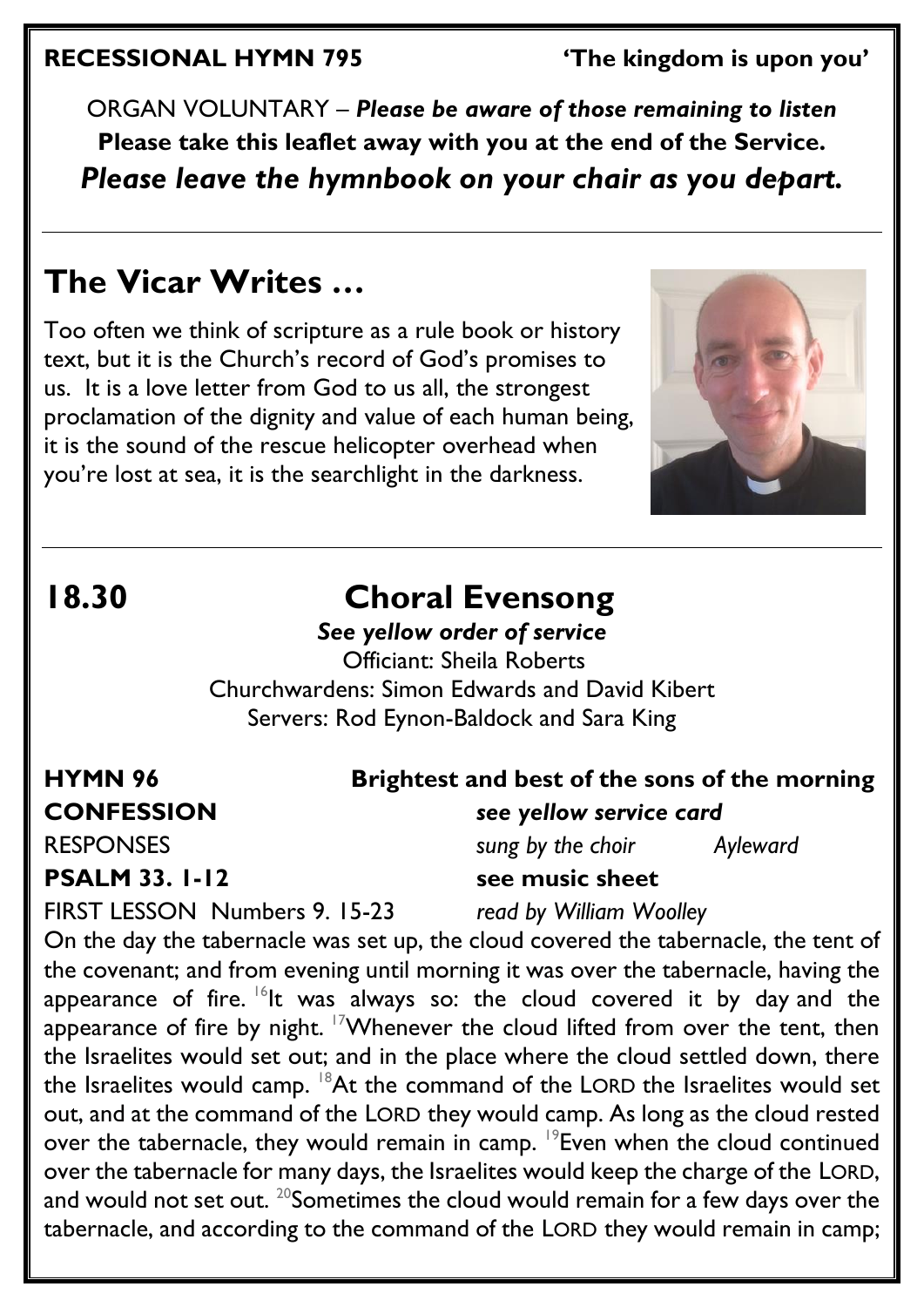then according to the command of the LORD they would set out. <sup>21</sup> Sometimes the cloud would remain from evening until morning; and when the cloud lifted in the morning, they would set out, or if it continued for a day and a night, when the cloud lifted they would set out. <sup>22</sup>Whether it was two days, or a month, or a longer time, that the cloud continued over the tabernacle, resting upon it, the Israelites would remain in camp and would not set out; but when it lifted they would set out.  $^{23}$ At the command of the LORD they would camp, and at the command of the LORD they would set out. They kept the charge of the LORD, at the command of the LORD by Moses.

#### **MAGNIFICAT see music sheet**

SECOND LESSON Mark 1. 22-29 *read by Julia Warner*

They were astounded at his teaching, for he taught them as one having authority, and not as the scribes.  $^{23}$  Just then there was in their synagogue a man with an unclean spirit,  $24$  and he cried out, 'What have you to do with us, lesus of Nazareth? Have you come to destroy us? I know who you are, the Holy One of God.'  $25$ But Jesus rebuked him, saying, 'Be silent, and come out of him!'  $26$ And the unclean spirit, throwing him into convulsions and crying with a loud voice, came out of him. <sup>27</sup>They were all amazed, and they kept on asking one another, 'What is this? A new teaching—with authority! He commands even the unclean spirits, and they obey him.<sup>' 28</sup>At once his fame began to spread throughout the surrounding region of Galilee.

29 As soon as they left the synagogue, they entered the house of Simon and Andrew, with James and John.

| <b>NUNC DIMITTIS</b>       | sung by the choir Sumsion in A                 |
|----------------------------|------------------------------------------------|
|                            | Please remain seated but stand for the Gloria. |
| <b>THE CREED</b>           | see yellow service card, p 3                   |
| <b>RESPONSES</b>           | Ferial                                         |
| <b>ANTHEM</b>              | Warlock<br>Bethlehem down                      |
| <b>PRAYERS</b>             | <b>Sheila Roberts</b>                          |
| <b>HYMN 702</b>            | Lead us, heavenly Father, lead us              |
| <b>SERMON</b>              | Sheila Roberts                                 |
| <b>HYMN 595</b>            | Be thou my vision, O Lord of my heart          |
| <b>DISMISSAL Plainsong</b> | The Lord be with you. And with thy spirit.     |
|                            | Let us bless the Lord. Thanks be to God!       |

ORGAN VOLUNTARY – *Please be aware of those remaining to listen* **Please take this leaflet away with you at the end of the Service.** 

*Please leave the hymnbook on your chair as you depart.*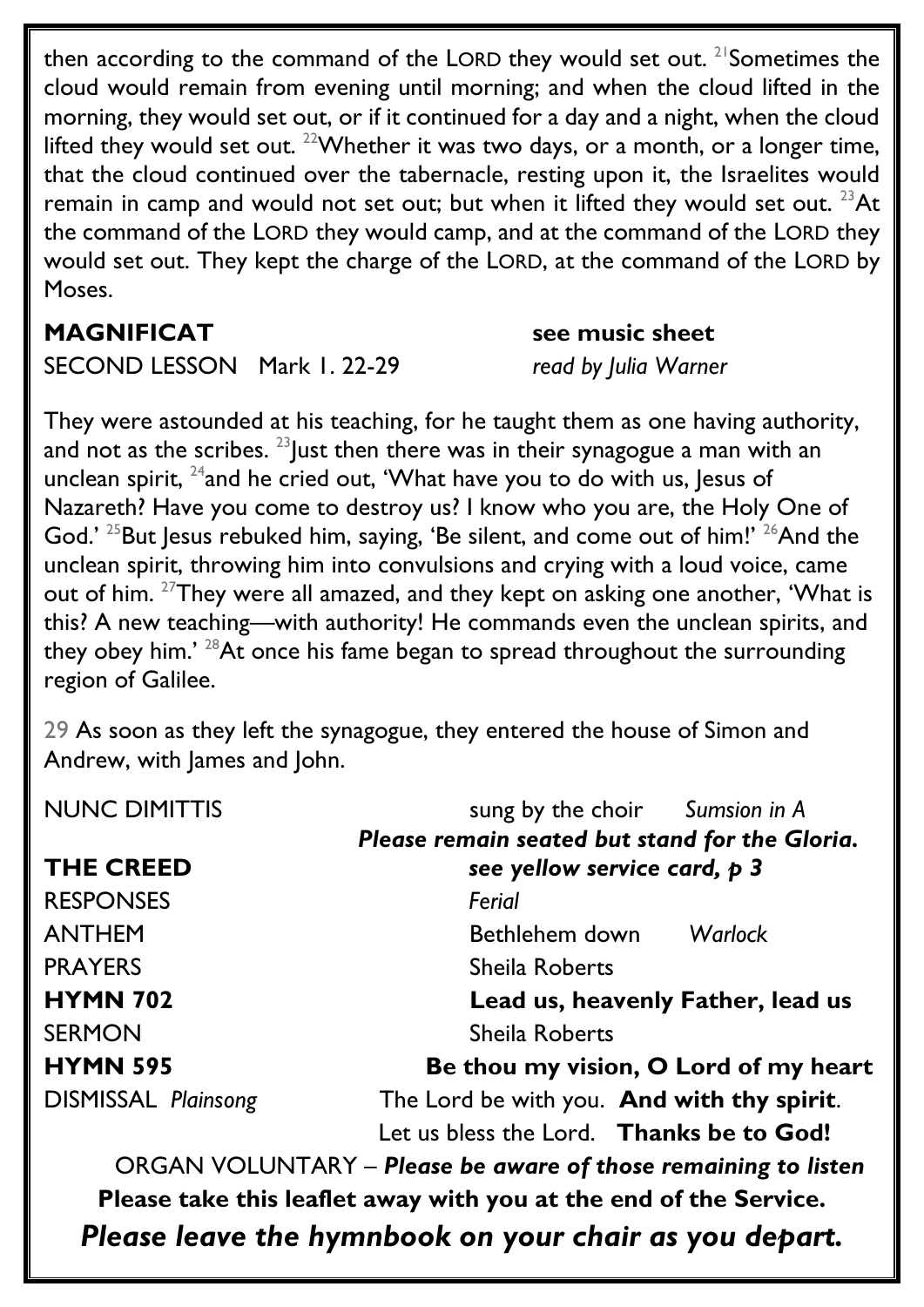# **The Week Ahead**

#### **Tuesday - Friday**

09.00 Morning Prayer in church

#### **Tuesday**

19.30 House Group online. E-mail A.F. agger@dunelm.org.uk for the link.

### **Wednesday**

21.00 **Compline** via Zoom. To join, please use the link or codes below: <https://us02web.zoom.us/j/89197325833?pwd=R3BaMjI4NVAweVVBTjhtY3JRSm1sQT09>

Meeting ID: 891 9732 5833 Passcode: 0WEqyg

#### **Thursday**

- 10.30 **Holy Communion** Common Worship, Order 1 (traditional) Celebrant: The Reverend Jane Sharp
- 11.00 Coffee Drop-In at the back of the Church
- 19.30 St. James Singers rehearsal in the Ashman Room

### **Friday**

18.00 Choir Practice

19.00 Bible Study via Zoom. To join, please use the link or codes below: <https://us02web.zoom.us/j/83054314360?pwd=RU4yUzhVSnpSajZHanBZYU93K3pOdz09> Meeting ID: 830 5431 4360 Passcode: 922881

# **Sunday Next – Epiphany 4**

| 08.30 Holy Communion    | Celebrant: The Reverend Andrew Quigley        |
|-------------------------|-----------------------------------------------|
| 10.30 Sung Eucharist    | <b>Celebrant: The Reverend Andrew Quigley</b> |
|                         | Readings: Malachi 3. 1-5 and Luke 2. 22-40    |
| 18.30 Candlemas Service | <b>Officiant: The Reverend Andrew Quigley</b> |

**ENTRY TO CHURCH** Entry to and exit from church will be through the South West porch door. **Please take care on the slope and use the handrails if it is or has been raining, there may be damp leaves to avoid too. It is very easy to slip on wet or icy surfaces, which includes the steps and whole area of our forecourt.** Hand sanitiser will still be available inside the church.

#### **FORTHCOMING CONCERT**

**The University of Leicester Chamber Ensemble Plays the Trout by Schubert.** Sunday 27<sup>th</sup> February at 3-45pm. Come and enjoy Tea and Cakes and Schubert's sublime music. Volunteers to serve tea provide cakes would be much appreciated. Please contact the Church office. Tickets £5 on the door with all proceeds to St. James the Greater Church funds.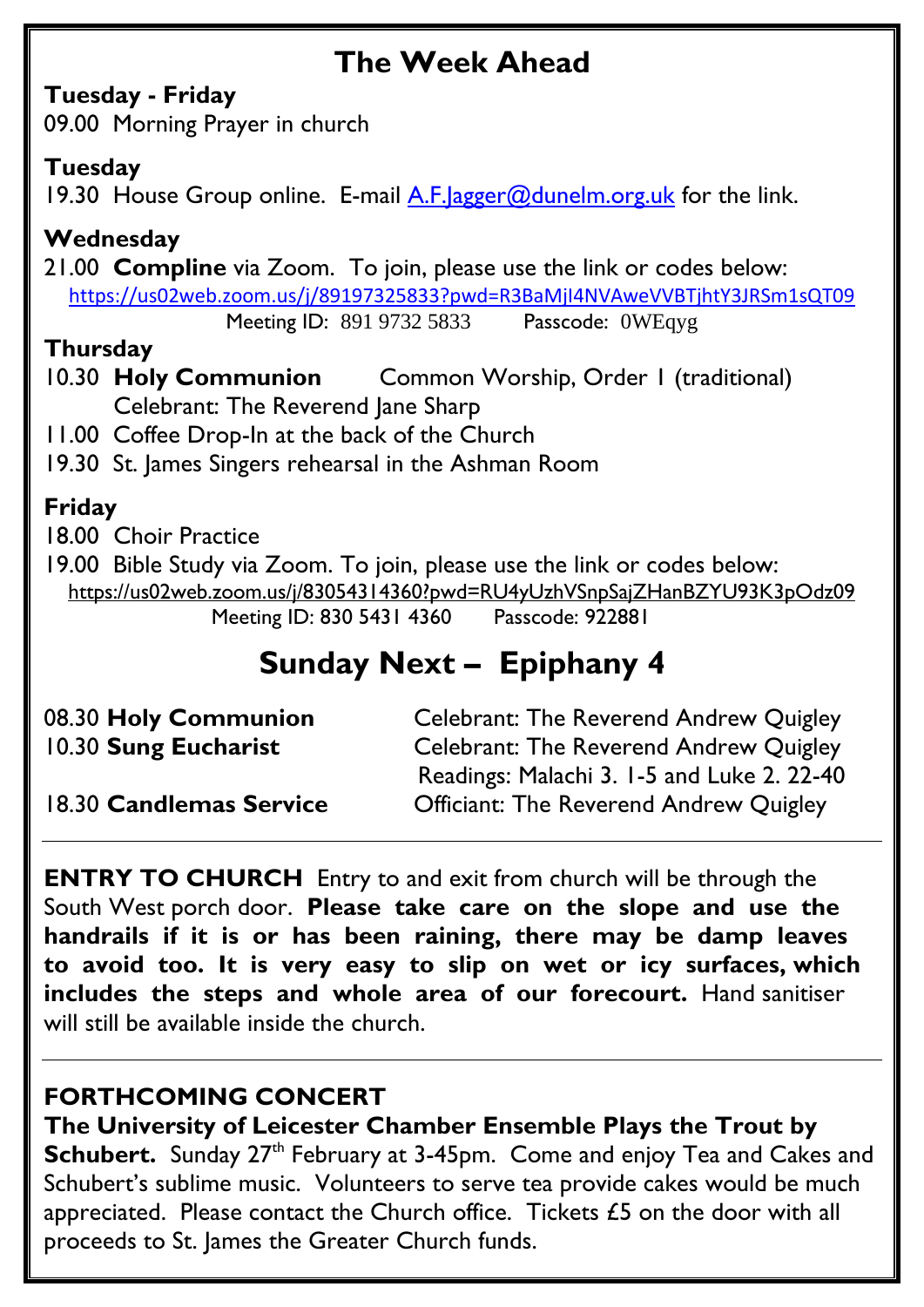### **HOW EXPENSIVE IS OUR CHURCH HEATING?**

The central heating provided by our four industrial size boilers costs £0.73 for each cubic meter of gas. Last Sunday,  $16<sup>th</sup>$  January, the heating was switched on at 2.00 a.m. and switched off at 7.00 p.m. 246 cubic meters of gas was used costing approximately £179.58, this figure includes standing charge and VAT at 20%, we are classed as a business. The average temperature was 13 degrees centigrade.

### **COMMEMORATIVE FLOWERS**

There are a number of weeks available throughout 2022. If you would like to Commemorate or Celebrate a special date or event, please contact Julia Walker for more information on 0116271934 or email [juliabentom350@outlook.com](mailto:juliabentom350@outlook.com) St James Flower Guild will arrange a pedestal of your choice of flowers and colour for £25. This can be for a one off Sunday or ongoing annually.

**THE SHELL** The deadline for articles for the next edition is the first week in February. Please send items for inclusion to the church office by post or E-mail or to Paul Jenkins at [editor@stjamesthegreater.org.uk](mailto:editor@stjamesthegreater.org.uk)

**AWAY DAY** Assuming the Covid situation improves, we plan to hold an "away" day, here at church on Saturday 26th February. More details to follow, but please save the date and sign up on the list at the back of church or let the church office know if you intend to come along. Telephone 0116 2542111 and leave a message or E-mail: [office@stjamesthegreater.org.uk](mailto:office@stjamesthegreater.org.uk)

**ZUMBA CLASS** If you or someone you know wants to improve their fitness for the New Year, you may like to join a Zumba exercise class in the Undercroft on Mondays from 7-8 pm. **The first session is free to church members.**  Fees per class are £4 for students and £6 for non-students. Bundles of 5 classes are available for the cheaper prices of  $£15$  for students and  $£25$  for non-students. Contact Kristyna Vorlova on 07553 414264 or E-mail: **k.vorlova@centrum.cz** 

### **CONTACTING THE TEAM**

Andrew can be contacted by E-mail at: [revdaquigley@gmail.com](mailto:revdaquigley@gmail.com) or 0116 2544113. The Church Office can be contacted by E-mail at: [office@stjamesthegreater.org.uk](mailto:office@stjamesthegreater.org.uk) or by telephoning 0116 2542111 and leaving a message. Simon Edwards can be contacted at  $fabric@stiamesthegreater.org.uk$  Please do not hesitate to get in touch. Further details are on our website: www.stjamesthegreater.org.uk